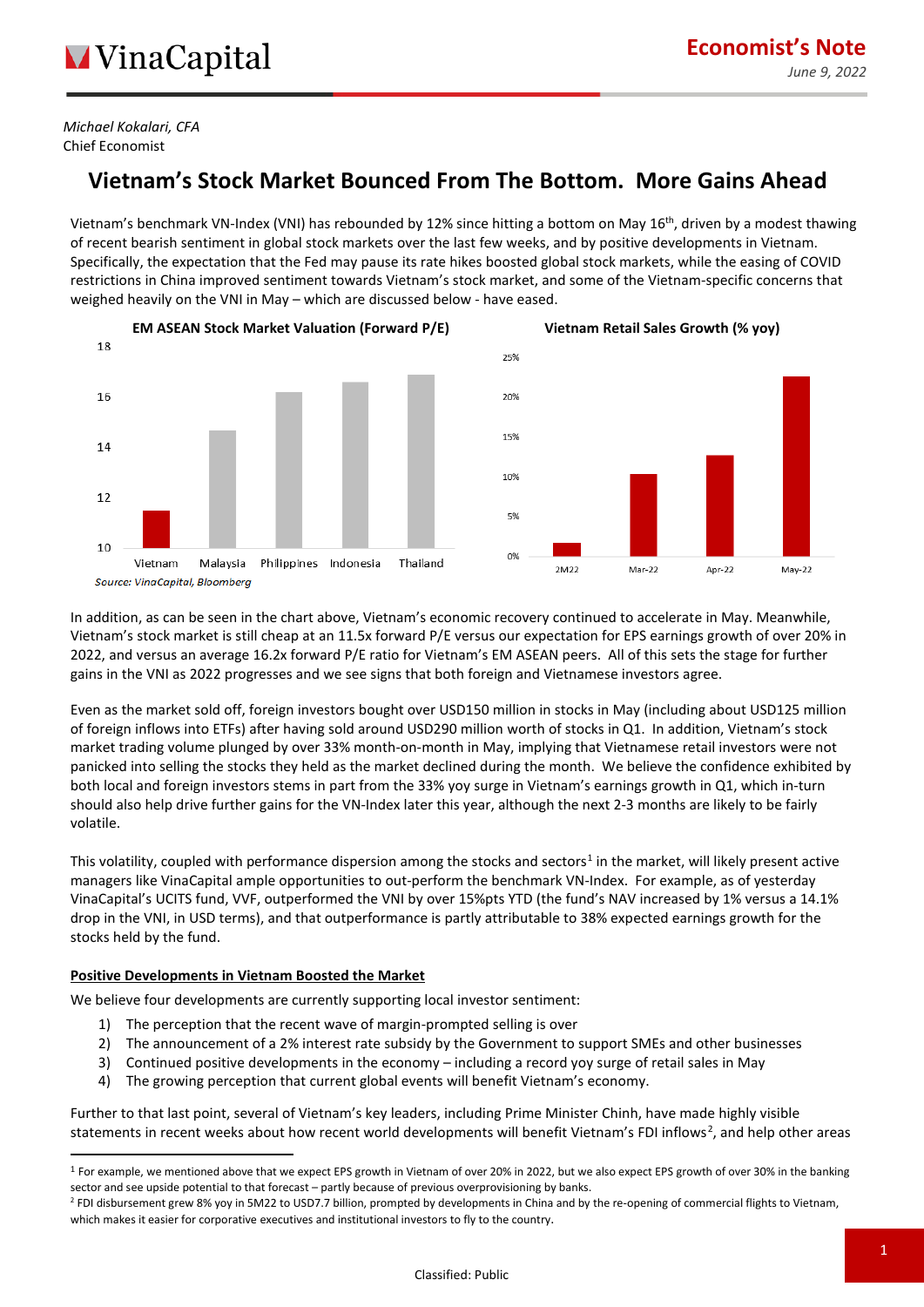<span id="page-1-0"></span>of the economy, as well as the Government's continued commitment to infrastructure development. [F](#page-1-0)urther to #1 above, we estimate that the total amount of stock market margin outstanding has dropped by more than 30% from its peak earlier this year. Further to #2 above, on May 20<sup>th</sup>, the Government formally deployed a previously announced scheme to subsidize loans to SMEs and other targeted businesses (including those in the tourism sector) by 2%pts. This interest rate subsidy program is a component of the Government's 4%/GDP fiscal stimulus package which we discussed i[n this report,](https://vinacapital.com/wp-content/uploads/2022/02/VinaCapital-Insights-Fiscal-Stimulus-Package-to-Support-GDP-Growth-in-2022.pdf) and the announcement of this subsidy significantly boosted investor sentiment.

Next, Vietnam's economic statistics for May confirmed what we have discussed in our reports all year. The post-COVID economic recovery is going to be much stronger than most analysts had previously expected, driven by a resurgence of domestic consumption and foreign tourist arrivals. We are still forecasting 6.5% GDP growth this year, but we see increasing upside to that forecast, and are aware of some forecasts that are as high as 9% for GDP growth this year.

In short, the jump in Vietnam's retail sales has dramatically accelerated as 2022 has progressed (as can be seen in the table on page 1) and Vietnam's manufacturing sector output grew by 9% yoy in 5M22, which is a much stronger performance than we expected. Vietnam's PMI index rose from 51.7 in April, to 54.7 in May – the biggest one-month acceleration in over a year – driven by an acceleration in new orders.

### **Regulatory Issues Weighed on the Market in May**

In addition to all the Vietnam-specific factors discussed above, the Government's renewed efforts to strengthen regulatory oversight of Vietnam's stock and bond markets initially fuelled the sell-off in the stock market in April and in the first half of May. However, on May 20<sup>th</sup>, several leadership changes were announced at the State Securities Commission (SSC) and HCM Stock Exchange (HOSE)<sup>[3](#page-1-0)</sup>, which helped investors to start looking beyond the recent anti-corruption drive.



In addition, there were concerns that the State Bank of Vietnam (SBV) would curtail the flow of credit to the real estate market, following recent guidance on this issue. This was another Vietnam-specific factor that had been weighing on the stock market. However, it now appears that the SBV's guidance urging banks to be prudent in their real estate lending – which was issued in conjunction with the Government's other regulatory crackdown activities – was comparable to guidance that it has regularly issued over the last few years.

Furthermore, this week a senior official gave guidance during a press conference that the SBV does not aim to curtail the flow of credit to the real estate sector, but is instead monitoring the situation closely. Finally, corporate bond issuance by real estate companies plunged in April, but loan growth to the sector probably outpaced overall credit growth YTD, and developers' pre-sales are reportedly strong, which will limit their need to borrow money.

# **Conclusions**

The recent bounce in the VN-Index was driven by a thawing of sentiment towards global stock markets, as well as by an easing of investors' concerns about some Vietnam-specific factors discussed above. Importantly, we estimate that outstanding stock margin levels have fallen by about 30%, which has washed out the most aggressive source of selling pressure in May, paving the way for a further recovery in the market. Finally, we expect earnings growth of over 20% for Vietnam's stock market this year, although we expect earnings for the companies in our funds will grow by over 35%, which helps explain why those stocks are trading at an even lower P/E valuation multiple than the overall market.

<sup>3</sup> https://www.reuters.com/article/vietnam-security-markets-idAFL3N2WP3M0